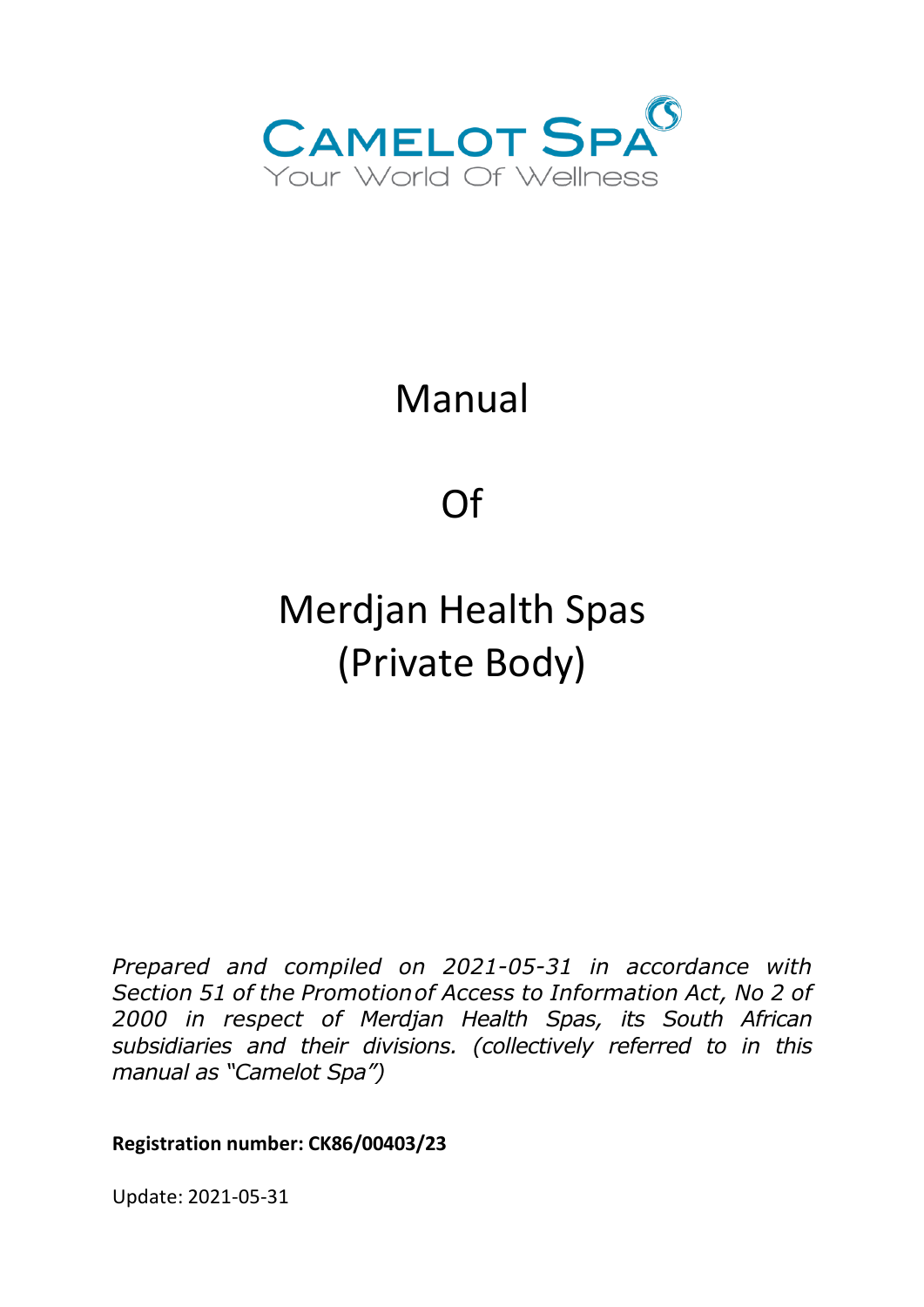| <b>Table of Contents</b>                                                  |                |
|---------------------------------------------------------------------------|----------------|
|                                                                           | 1              |
|                                                                           | 1              |
|                                                                           | 1              |
|                                                                           | 1              |
|                                                                           | $\overline{2}$ |
|                                                                           | $\overline{2}$ |
| 6. SOUTH AFRICAN HUMAN RIGHTS COMMISSION GUIDE                            | 3              |
| 7. RECORDS AUTOMATICALLY AVAILABLE TO THE PUBLIC                          | 3              |
|                                                                           | 4              |
|                                                                           | 4              |
|                                                                           | 4              |
| 11. REQUEST PROCEDURE FOR OBTAINING INFORMATION                           | 4              |
|                                                                           | 5              |
|                                                                           | 6              |
| 14. REMEDIES AVAILABLE IN THE EVENT OF REFUSAL OF REQUEST FOR INFORMATION | $\overline{7}$ |
|                                                                           | 7              |
|                                                                           | 8              |
|                                                                           | 12             |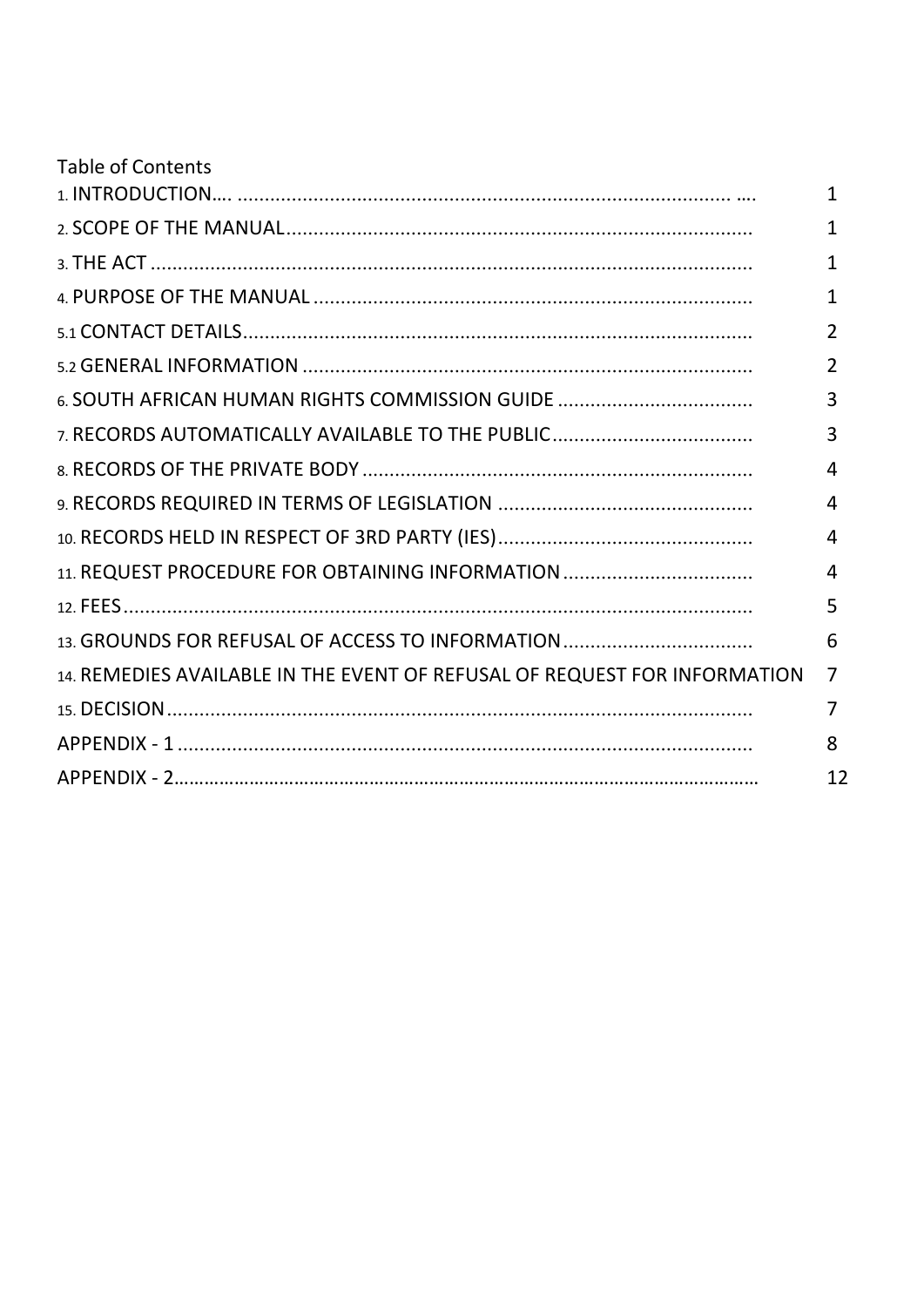# **1. INTRODUCTION**

Merdjan Health Spas, including all wholly or partially owned South African subsidiaries and divisions, collectively referred to as Camelot Spa for the purpose of this manual, conducts business as a health spa group in the personal care sector. We are an industry leader in providing spa treatment services.

# **2. SCOPE OF THE MANUAL**

This Manual has been prepared in respect of the South African entities that are listed below –

Camelot Spa

# **3. THE ACT**

The Promotion of Access to Information Act, No 2 of 2000 ("The Act") was enacted on 3 February 2000, giving effect to the right of access to any information held by Government, as well as any information held by another person who is required for the exercising or protection of any rights. This right is entrenched in the Bill of Rights in the Constitution of South Africa. Where a request is made in terms of The Act, the body to which the request is made is not obliged to release the information, except where The Act expressly provides that the information may or must be released. The Act sets out the requisite procedural issues attached to such request.

# **4. PURPOSE OF THE MANUAL**

**In order to promote effective governance of private bodies, it is necessary to ensure that everyone is empowered and educated to understand their rights in terms of The Act in order for them to exercise their rights in relation to public and private bodies.**

Section 9 of The Act, however, recognizes that such right to access to information cannot be unlimited and should be subject to justifiable limitations, including, but not limited to: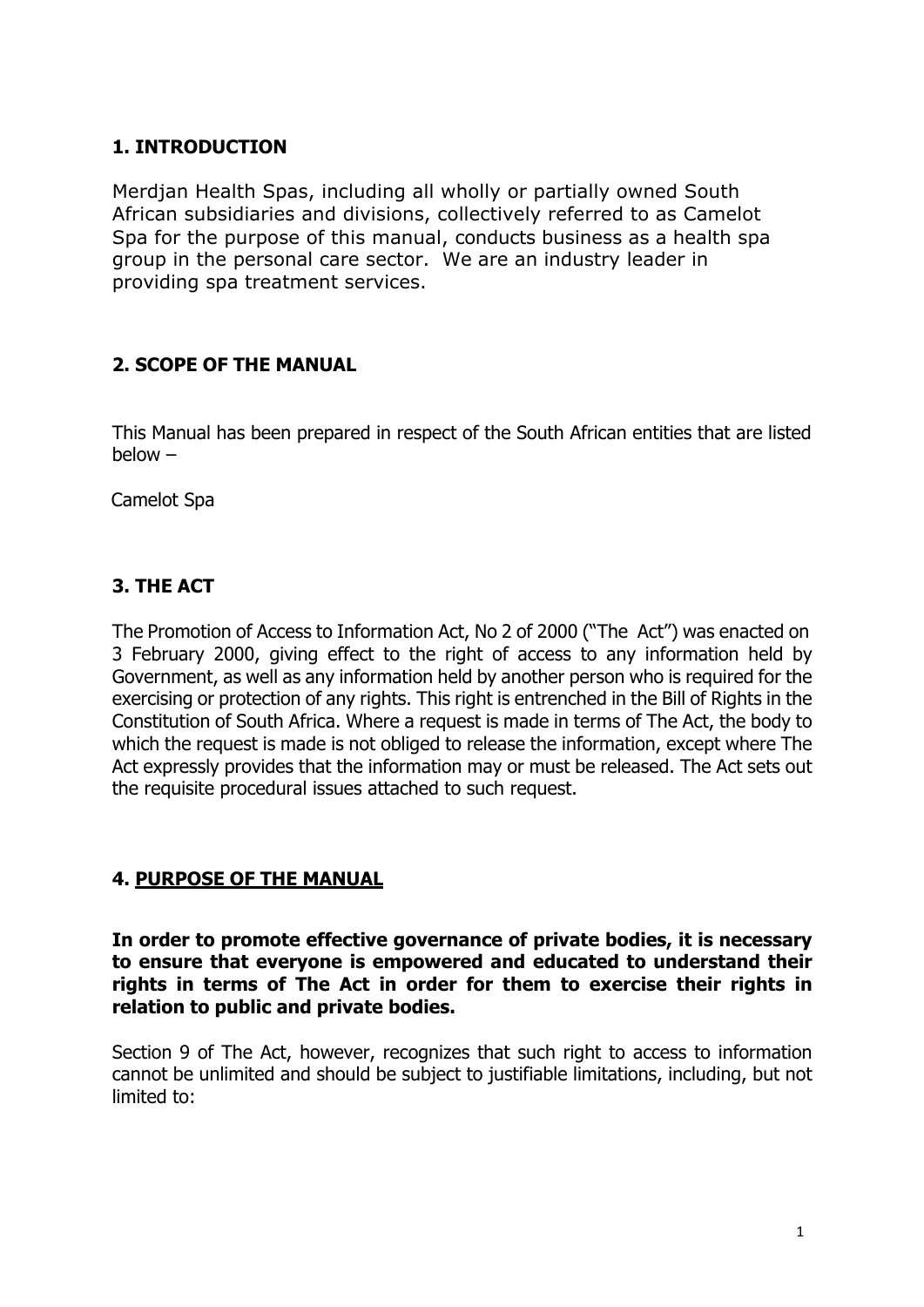- Limitations aimed at the reasonable protection of privacy;
- Commercial confidentiality; and
- Effective, efficient and good governance

And in a manner that balances that right with any other rights, including such rights contained in the Bill of Rights in the Constitution.

Wherever reference is made to "Private Body" in this manual, it will refer to Camelot Spa and all its entities for whom this manual is drafted.

# **5.1 CONTACT DETAILS:**

Information Officer: Debbie Merdjan

Postal Address: PO Box 1090, Parklands, 2121

Physical Address: No.7 11th Avenue Cnr 7th Street **Houghton** 2198

Telephone No: +27 11 880 3850

E-mail: info@camelotspa.co.za

# **5.2 GENERAL INFORMATION:**

#### Name of **Private Body: Camelot Spa**

Registration No: CK86/00403/23

Postal Address: PO Box 1090, Parklands,2121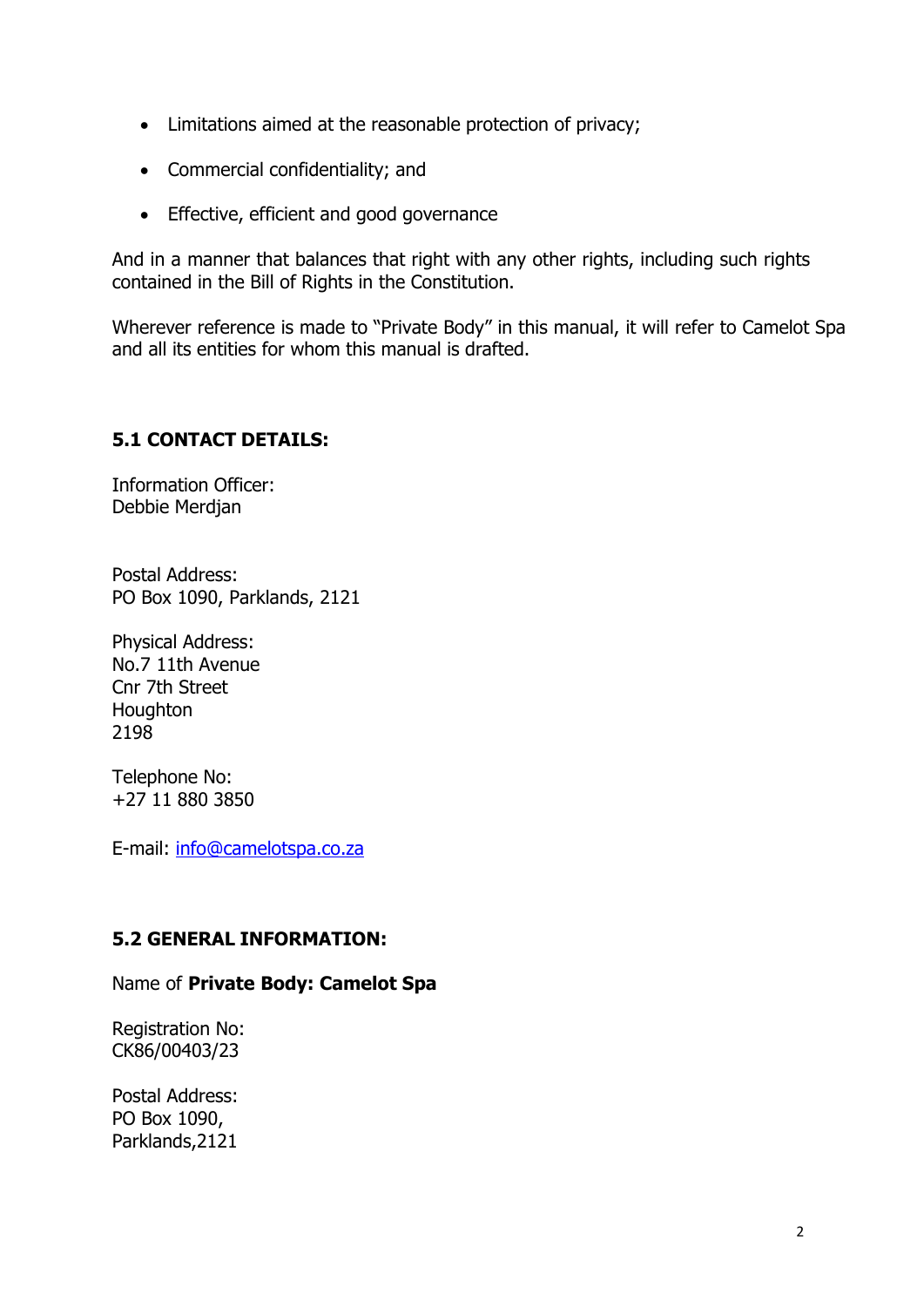Physical Address (or principal place of business): No.7 11th Avenue Cnr 7th Street Houghton 2198

Telephone No: +27 11 880 3850

E-mail: info@camelotspa.co.za

Website: www.camelotspa.co.za

# **6. SOUTH AFRICAN HUMAN RIGHTS COMMISSION GUIDE**

The South African Human Rights Commission had compiled the guide contemplated in Section 10 of **The Act.** It contains such information as may reasonably be required by a person who wishes to exercise any right contemplated in **The Act**. The Guide is available for inspection, inter alia at 29 Princess of Wales Terrace, cnr York and St Andrews Street. Any enquiries regarding this guide should be directed to:

The South African HUMAN RIGHTS COMMISSION, at PAIA Unit (RESEARCH AND DOCUMENTATION DEPARTMENT) Private Bag X2700, HOUGHTON, 2041 Telephone Number: (011) 484-8300 Facsimile Number: (011) 484-1360 Website: www.sahrc.org.za; E-mail Address: PAIA@sahrc.org.za

# **7. RECORDS AUTOMATICALLY AVAILABLE TO THE PUBLIC**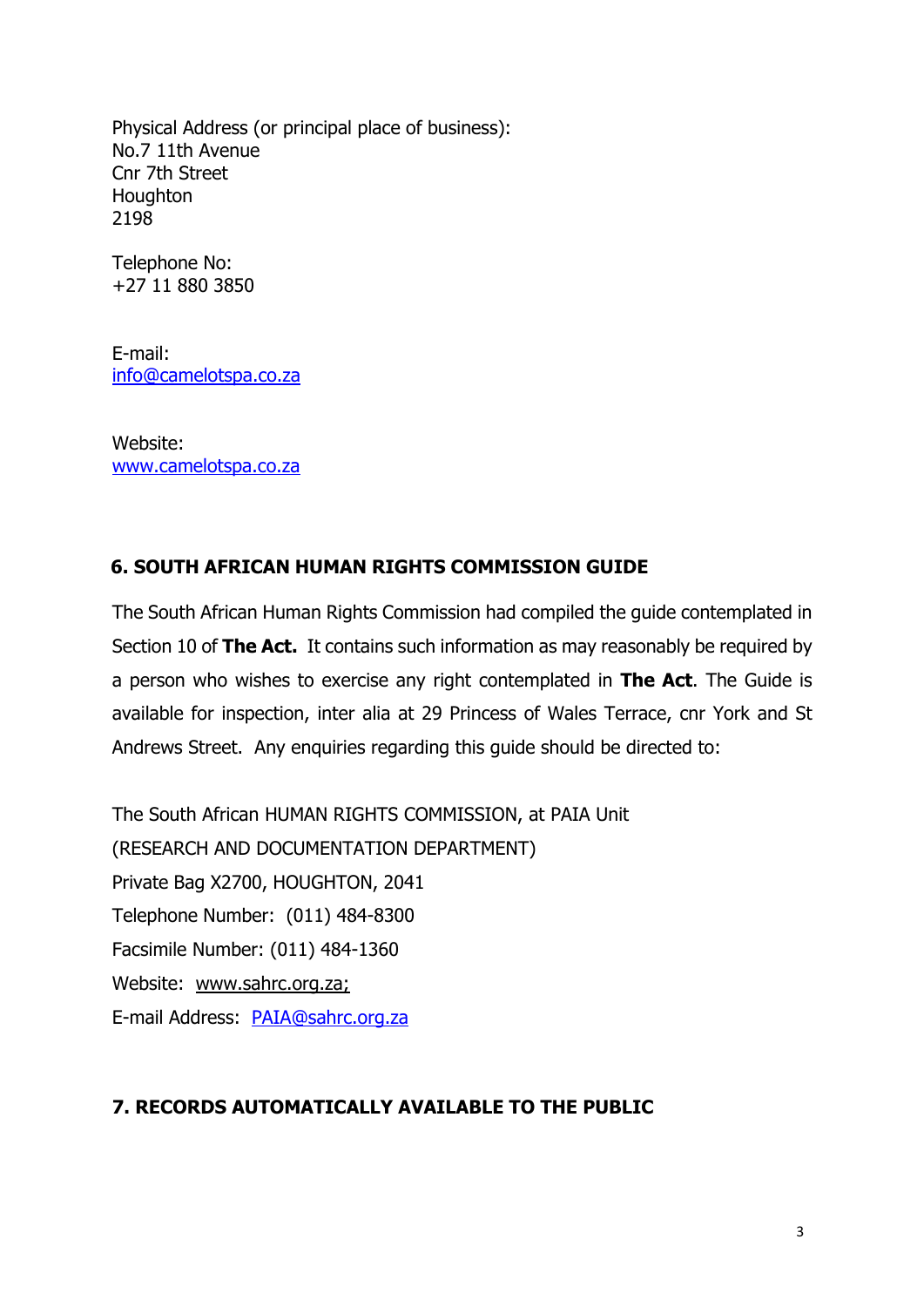A section 52(2) notice regarding the categories of records, which are available without a person having to request access in terms of the Act, has to date not been published.

# **8. RECORDS OF THE PRIVATE BODY**

This clause serves as a reference to the records that the **Private Body** holds in order to facilitate a request in terms of **The Act.**

The information is classified and grouped according to records relating to the following subject and categories: It is recorded that the accessibility of the documents listed herein below, may be subject to the grounds of refusal set out hereinafter.

@PrivateBodyRecords

# **9. RECORDS REQUIRED IN TERMS OF LEGISLATION**

Records are kept in accordance with legislation applicable to Camelot Spa, which includes but is not limited to, the following –

@LegislationRequiredRecords

Reference to the above-mentioned legislation shall include subsequent amendments and secondary legislation to such legislation.

# **10. RECORDS HELD IN RESPECT OF 3RD PARTY (IES)**

@ThirdPartyRecords

# **11. REQUEST PROCEDURE FOR OBTAINING INFORMATION**

#### **Access to records held by the PRIVATE BODY**

Records held by the **Private Body** may be accessed by request only once the prerequisites for access have been met.

The requester must fulfil the prerequisites for access in terms of **The Act,** including the payment of a requested access fee.

The requester must comply with all the procedural requirements contained in **The Act** relating to the request for access to a record.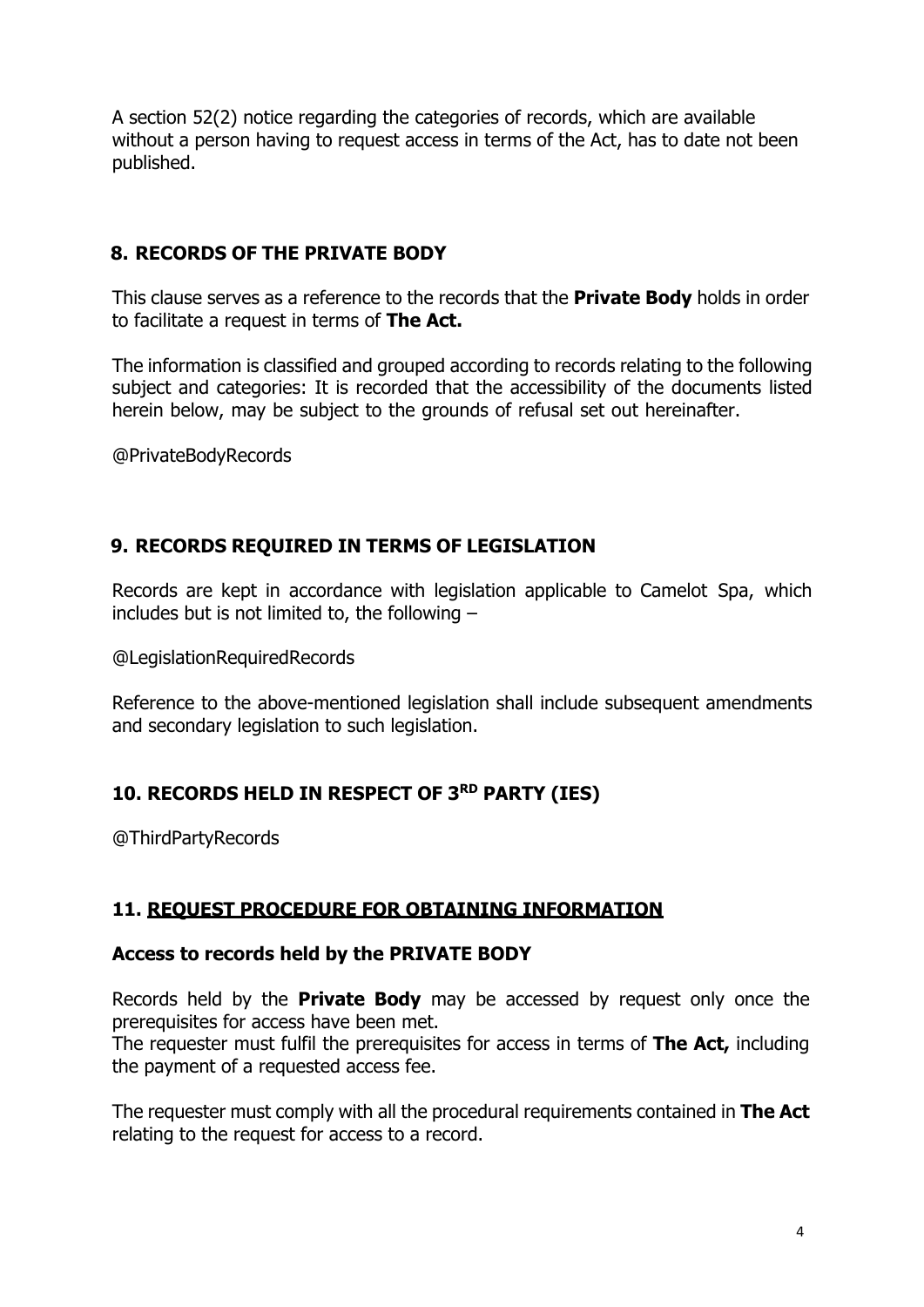The requester must complete the prescribed form C and submit same as well as payment of a request fee and a deposit, if applicable, to the Information Officer at the postal or physical address, fax number or electronic mail address as stated herein.

The prescribed form must be filled in with enough particulars to at least enable the Information Officer to identify –

- The record or records requested;
- The identity of the requester,
- Which form of access is required, if the request is granted;
- The postal address or fax number or email address of the requester.

The requester must state that he/she requires the information in order to exercise or protect a right, and clearly state what the nature of the right to be exercised or protected is. In addition, the requester must clearly specify why the record is necessary to exercise or protect such a right.

The **Private Body** will process the request within 30 days, unless the requester has stated a special reason that would satisfy the Information Officer that circumstances dictate that the above time periods are not complied with.

The requester shall be informed whether access has been granted or denied. If, in addition, the requester requires the reason for the decision in any other manner, he / she must state the manner and the particulars so required.

If a request is made on behalf of another person, then the requester must submit proof of the capacity in which the requesters making the request, to the reasonable satisfaction of the Information Officer.

If an individual is unable to complete the prescribed form because of illiteracy or disability, such a person may make the request orally.

The requester must pay the prescribed fee before any further processing can take place.

# **12. FEES**

**The Act** provides for two types of fees, namely:

- a. A request fee, which will be a standard fee; and
	- b. An access fee, which must be calculated by taking into account reproductioncosts, search and preparation time and cost, as well as postal costs.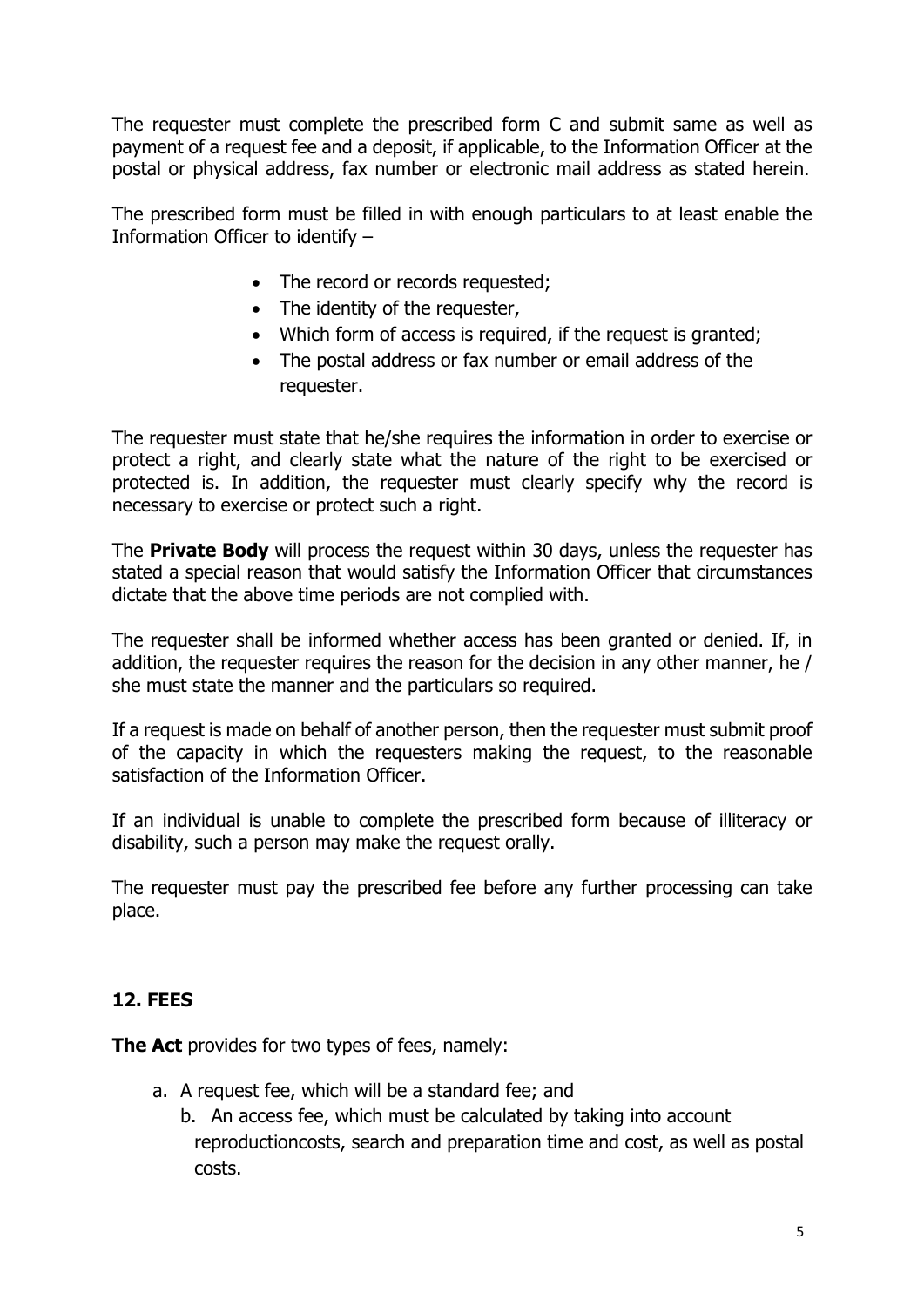When the Information Officer receives the request, such Officer shall by notice require the requester, other than a personal requester, to pay the prescribed request fee (if any), before any further processing of the request.

If the search for the record has been made in the preparation of the record for disclosure, including arrangements to make it available in the requested form, and it requires more than the hours prescribed in the regulation for this purpose, the Information Officer shall notify the requester to pay as a deposit the prescribed portion of the access fee which would be payable if the request is granted.

The Information Officer shall withhold a record until the requester has paid the Fees as indicated in **Appendix 2.**

A requester, whose request for access to a record has been granted, must pay an access fee for reproduction and for search and preparation, and for any time reasonably required in excess of the prescribed hours to search for and prepare the record for disclosure, including making arrangements to make it available in the requested form.

If a deposit has been paid in respect of a request for access, which is refused, then the Information Officer concerned must repay the deposit to the requester.

# **13. GROUNDS FOR REFUSAL OF ACCESS TO INFORMATION**

The main grounds for the **Private Body** to refuse a request for information relates to the:

Mandatory protection of the privacy of a third party that is a natural person that would involve the unreasonable disclosure of personal information of that natural person;

Mandatory protection of the commercial information of a third party, if the record contains:

- Trade secrets of that third party;
- Financial, commercial, scientific or technical information, disclosure of which could likely cause harm to the financial or commercial interests of that third party;
	- Information disclosed in confidence by a third party to the Private Body, if the disclosure could put that third party at a disadvantage in negotiations or commercial competition

Mandatory protection of confidential information of third parties if it is protected in terms of any agreement;

Mandatory protection of confidential information of the protection of property;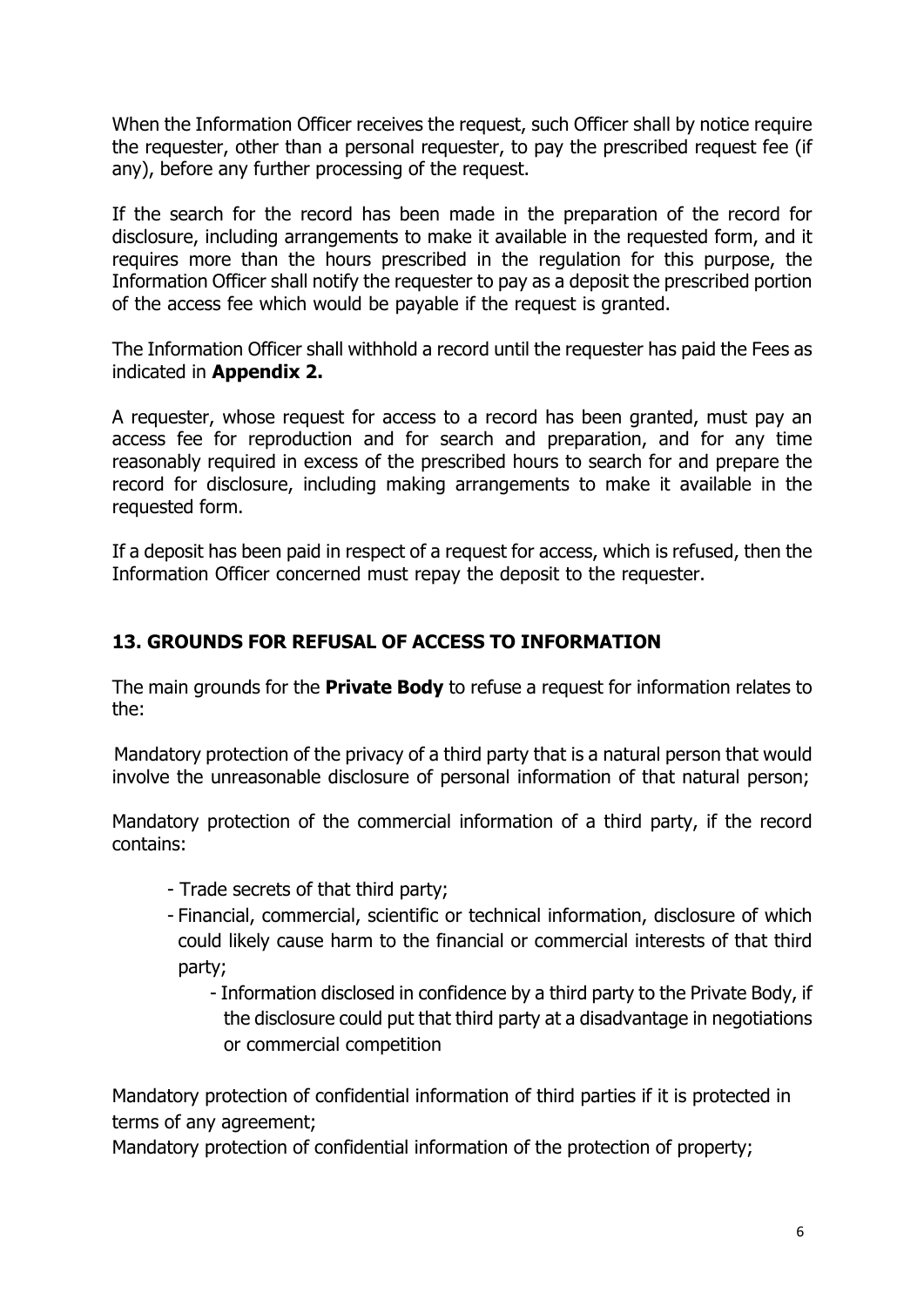Mandatory protection of records that would be regarded as privileged in legal proceedings;

The commercial activities of the **Private Body,** which may include:

- Trade secrets of the **Private Body;**
- Financial, commercial, scientific or technical information, disclosure which could likely cause harm to the financial or commercial interest of the **Private Body;**
- Information which, if disclosed could put the **Private Body** at a disadvantage in negotiations or commercial competition;
- A computer program, owned by the **Private Body,** and protected by copyright.

The research information of the **Private Body** or a third party, if its disclosure would reveal the identity or the **Private Body,** the researcher or the subject matter of the research and would place the research at a serious disadvantage;

Requests for information that are clearly frivolous or vexatious, or which would involve an unreasonable diversion of resources shall be refused.

## **14. REMEDIES AVAILABLE IN THE EVENT OF REFUSAL OF REQUEST FOR INFORMATION**

# **Internal remedies**

The **Private Body** does not have an internal appeal procedure. As such, the decision made by the Information Officer is final, and requesters will have to exercise such external remedies at their disposal if the request for information is refused, and the requester is not satisfied with the answer supplied by the Information Officer.

#### **External remedies**

A requester who is dissatisfied with an information officer's refusal to disclose information, may within 30 days of notification of the decision, apply to a Court for relief.

Likewise, a third party dissatisfied with an Information Officer's decision to grant a request for information, may within 30 days of notification of the decision, apply to a Court for relief. A Court for relief, is a Court of Law as referred to in The Act or any other Court of similar status.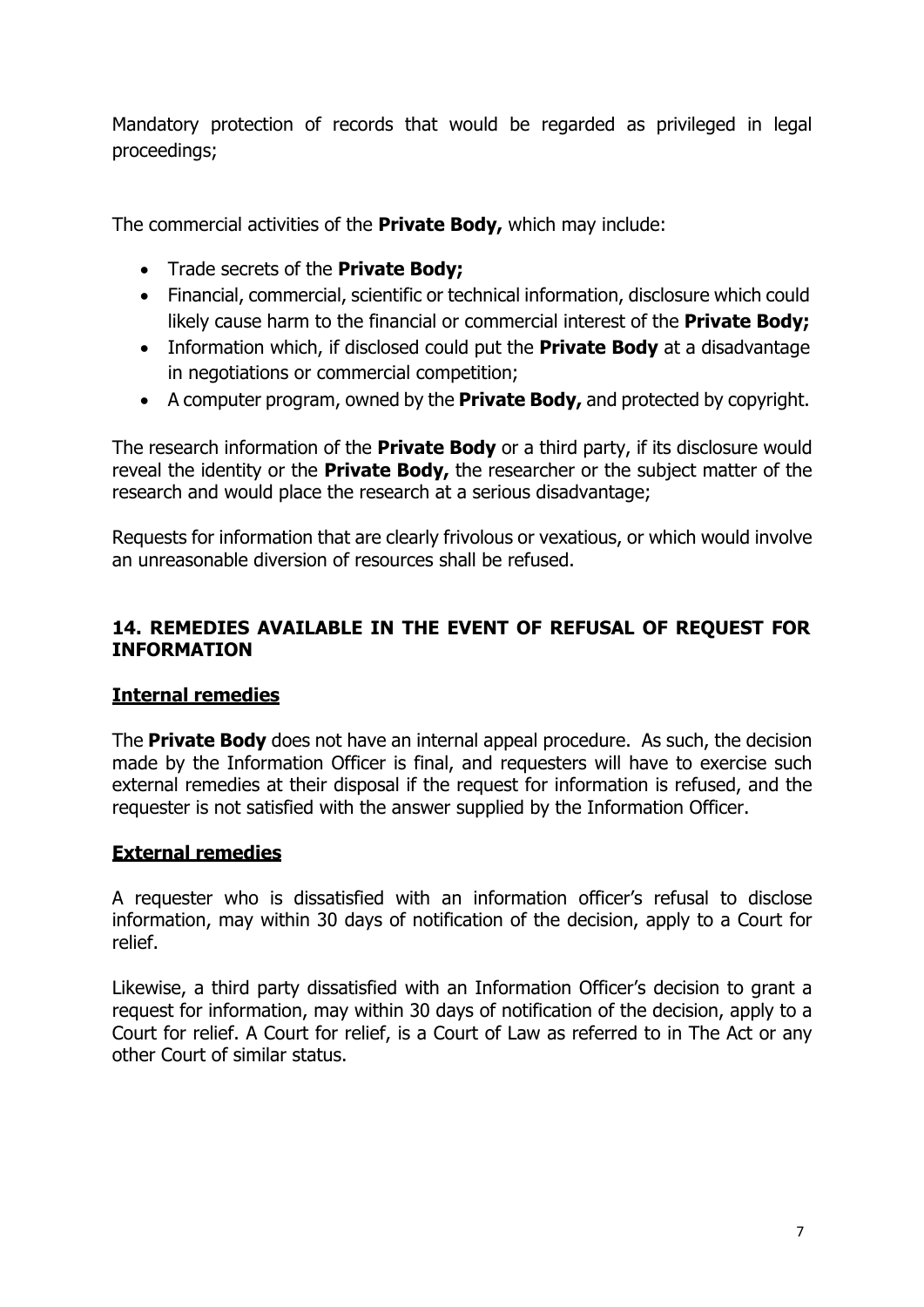## **15. DECISION**

The **Private Body** will within 30 days of receipt of the request, decide whether to grant or decline the request and give notice with reasons (if required) to that effect.

The 30 day period within which the **Private Body** has to decide whether to grant or refuse the request, may be extended for further period of not more than thirty days if the request is for a large amount of information, or the request requires a search for information held at another office of the **Private Body** and the information cannot reasonably be obtained within the original 30 day period. The **Private Body** will notify the requester in writing should an extension be sought.

#### **APPENDIX - 1**

#### **PRESCRIBED FORM TO BE COMPLETED BY A REQUESTER**

#### **FORM C**

#### **REQUEST FOR ACCESS TO RECORDS OF** *PRIVATE BODY*

*(Section 53(1) of the Promotion of Access to Information Act, No 2 of 2000)*

#### **(Regulation 4)**

#### **A. Particulars of** *Private Body*

The Head:

#### **B. Particulars of person requesting access to the record**

- *a) The particulars of the person who requests access to the records must be recorded below.*
- *b) Furnish an address and/or fax number in the Republic to which information must be sent.*
- *c) Proof of the capacity in which the request is made, if applicable, must be attached.*
- *d) Reason for request in writing.*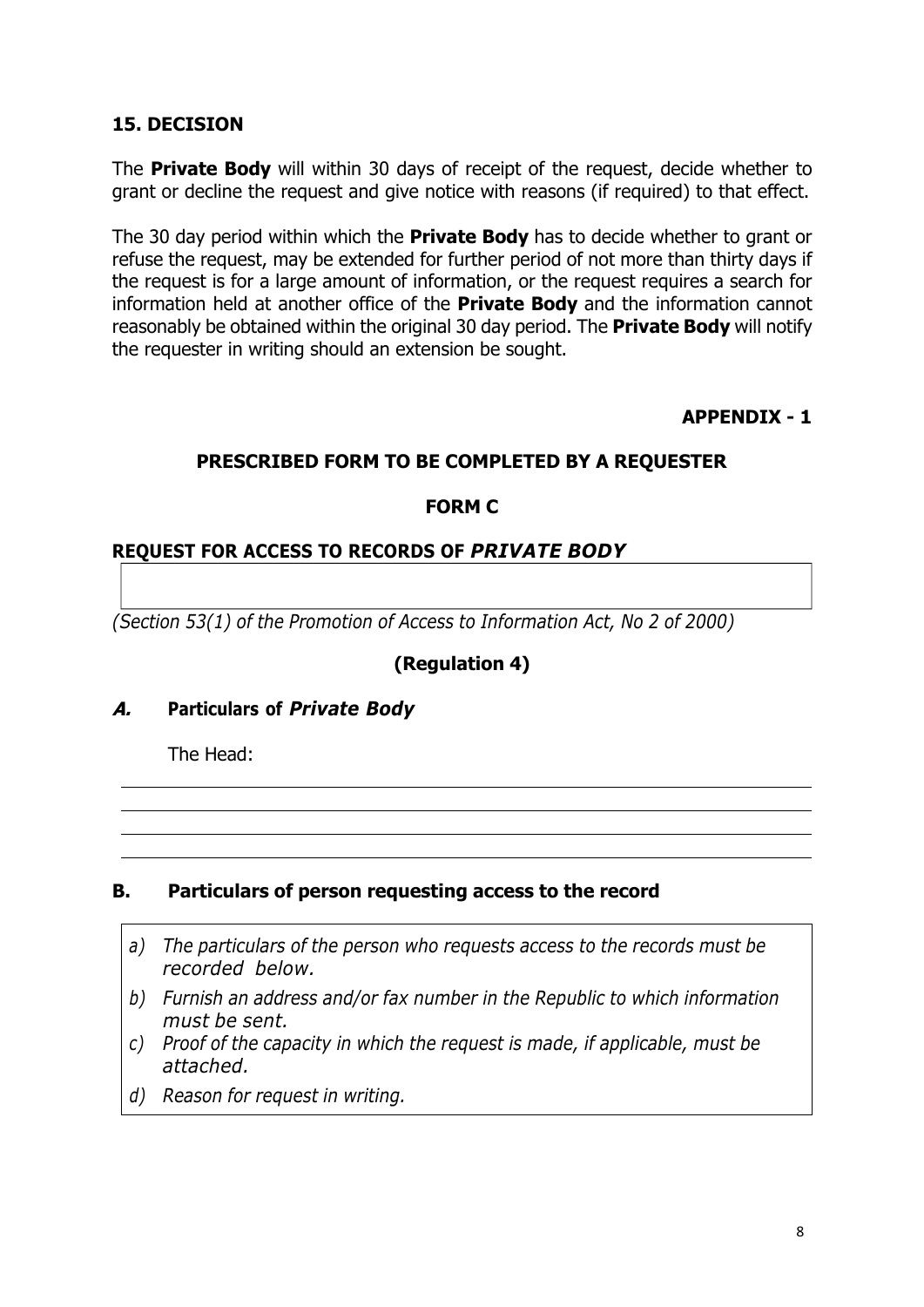| Postal Address:                                                        |  |
|------------------------------------------------------------------------|--|
| Telephone Number:<br><u> 1989 - Andrea Brand, amerikansk politik (</u> |  |
| Fax Number: _______________________                                    |  |
| E-mail address:                                                        |  |

Capacity in which request is made, if made on behalf of another person:

# **C. Particulars of person on whose behalf request is made:**

*This section must be completed only if a request for information is made on behalf of another person.*

Full Names:

Surname:

Identity Number: The contract of the contract of the contract of the contract of the contract of the contract of the contract of the contract of the contract of the contract of the contract of the contract of the contract

# **D. Particulars of record:**

- *a) Provide full particulars of the record to which access is requested, including the reference number if it is known to you, to enable the record to be located.*
- *b) If the provided space is inadequate please continue on a separate folio and attach it to this form. The requester must sign all the additional folios.*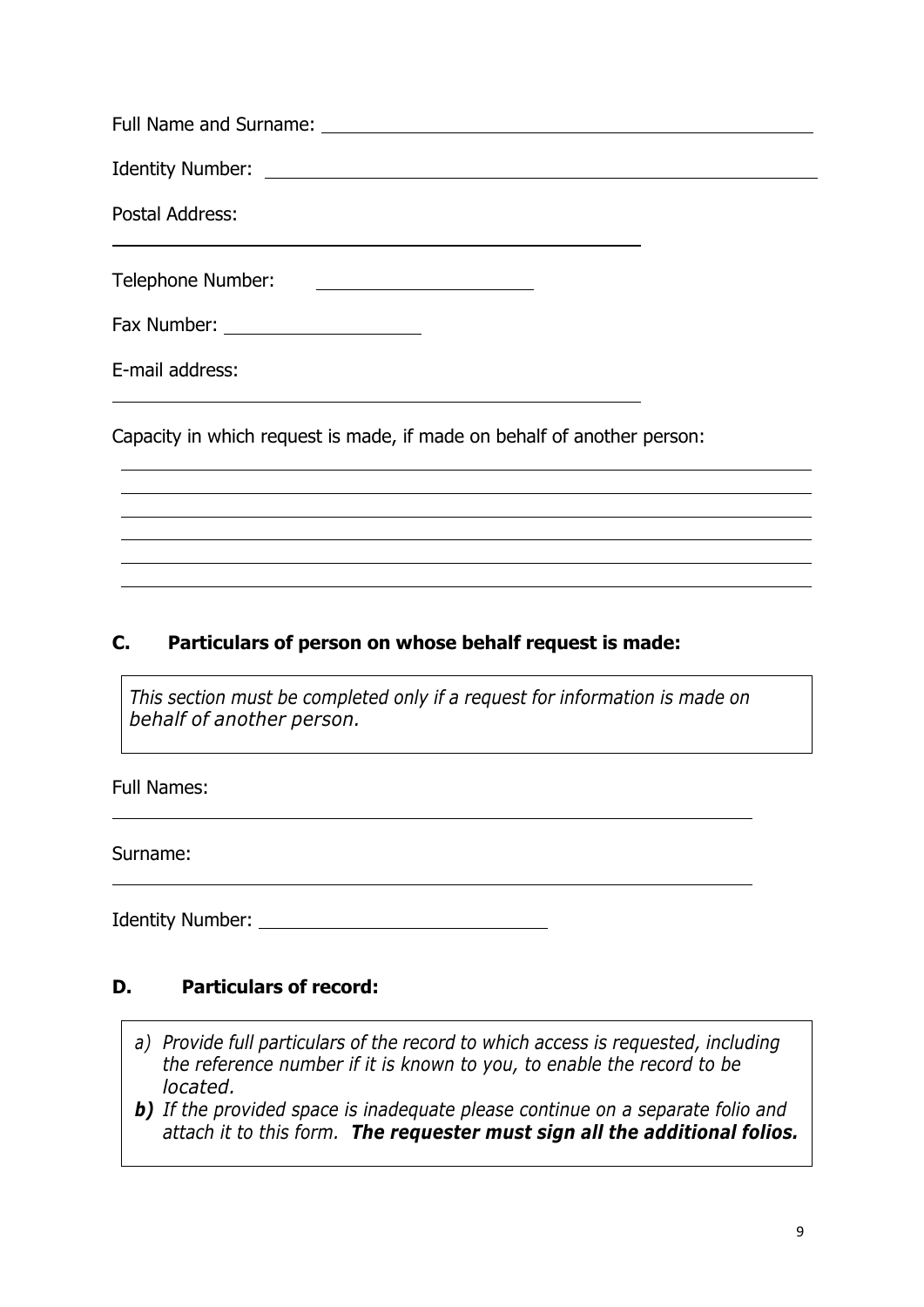Description of the record or relevant part of the record:

Reference number, if available:

Any further particulars of the record:

**\_**

## **E. Fees:**

- *a) A request for access to a record containing personal information about you will be processed only after a request fee has been paid.*
- *b) You will be notified of the amount of the request fee.*
- *c) The fee payable for access to a record depends on the form in which the access is required and the reasonable time required to searching for and preparing a record.*
- *d) If you qualify for exemption from the payment of any fee, please state the reason for this.*

Reason for exemption from payment of the fee:

# **F. Form of access to the record:**

*If you are prevented by a disability to read, view or listen to the record in the form of access provided for in 1 to 4 hereunder, state your disability and indicate in which form the record is required.*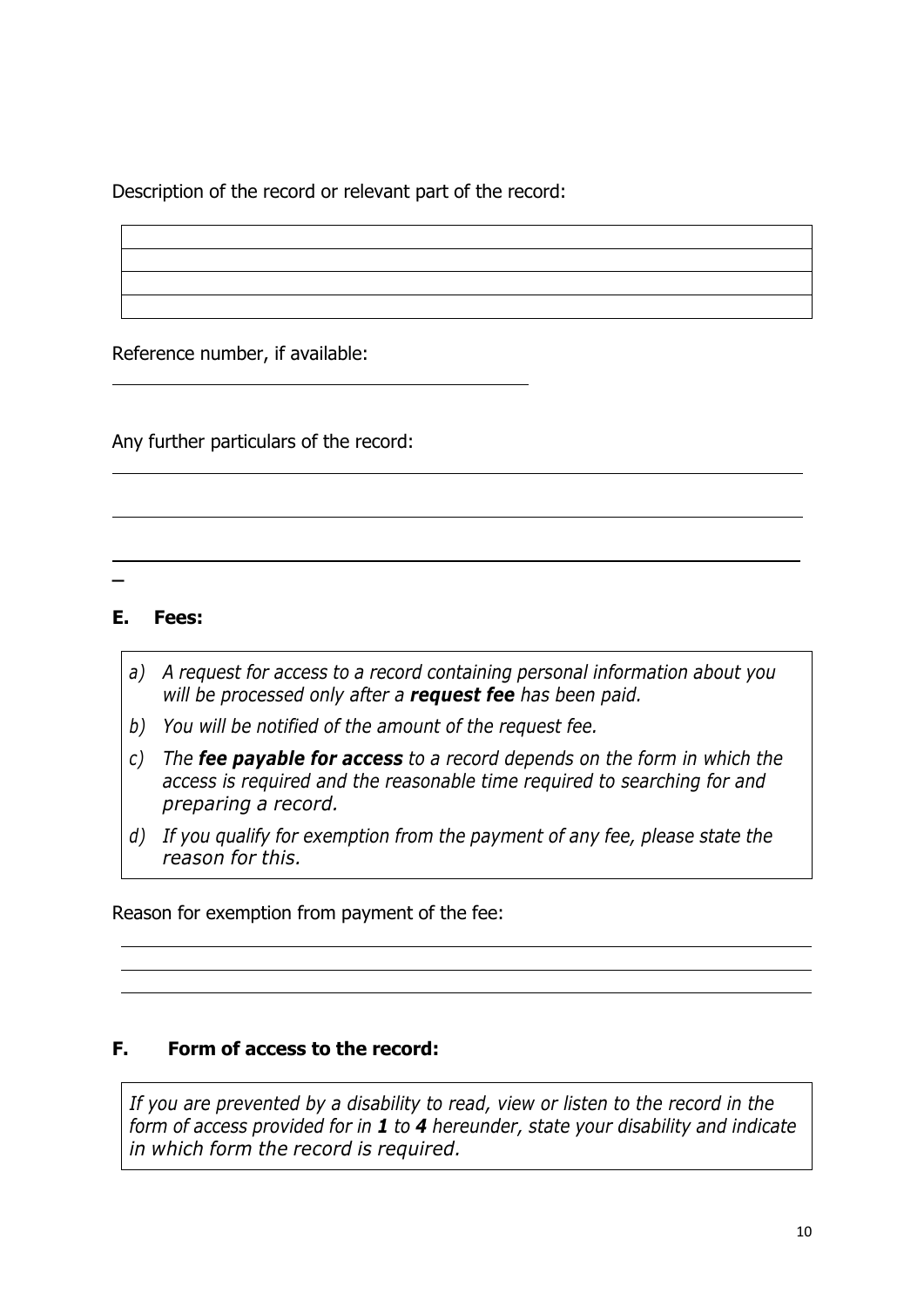| Disability: | Form in which record is required: |
|-------------|-----------------------------------|
|             |                                   |
|             |                                   |

Mark the appropriate box with an "X" NOTES:

- *a) Your indication as to the required form of access depends on the form in which the record is available.*
- *b) Access in the form requested may be refused in certain circumstances. In such a case you will be informed if access will be granted in another form.*
- *c) The fee payable for access to the record, if any, will be determined partly by the form in which access is requested.*

| If the record is in written or printed form: |           |  |
|----------------------------------------------|-----------|--|
| Copy of record <sup>*</sup>                  | Inspector |  |

# *2. If the record consists of visual images:*

*(This includes photographs, slides, video recordings, computer generated images, sketches, etc.)*

|  | <i>View the</i><br>images |  | Copy the<br><i>images</i> |  | Transcription of the images <sup>*</sup> |
|--|---------------------------|--|---------------------------|--|------------------------------------------|
|--|---------------------------|--|---------------------------|--|------------------------------------------|

# *3. If the record consists of recorded words or information which can be reproduced in sound:*

| Listen to the soundtrack | Transcription of soundtrack <sup>*</sup> (written or |
|--------------------------|------------------------------------------------------|
| (Audio Cassette)         | printed document)                                    |

## *4. If the record is held on computer or in an electronic or machinereadable form:*

| Printed copy of<br>record | Printed copy of<br>information<br>derived from the<br>record <sup>*</sup> | Copy in computer readable<br>form <sup>*</sup> (stiffy or compact disc) |
|---------------------------|---------------------------------------------------------------------------|-------------------------------------------------------------------------|
|---------------------------|---------------------------------------------------------------------------|-------------------------------------------------------------------------|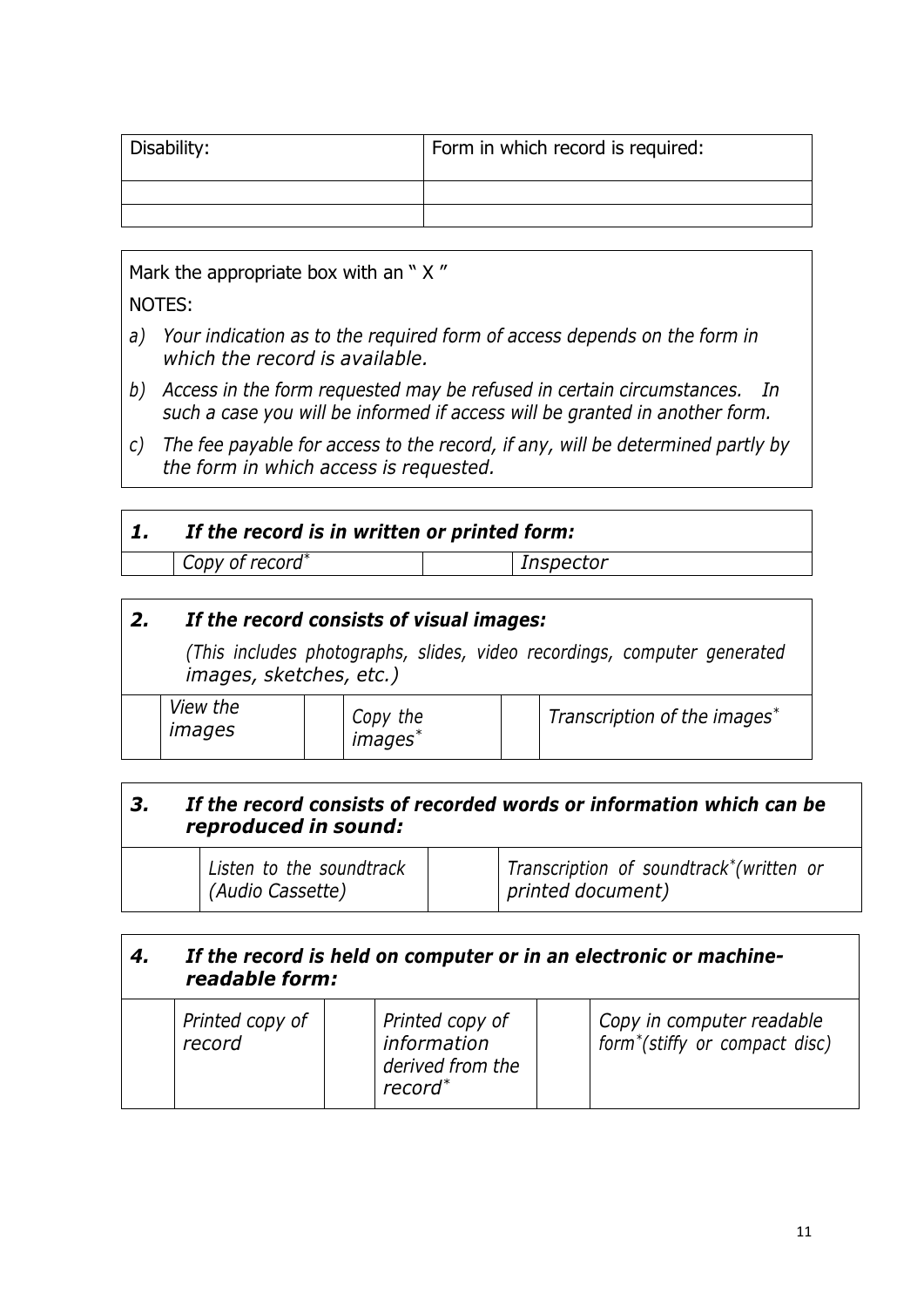| *If you requested a copy or transcription of a record<br>(above), do you want the copy or transcription to be posted | Yes | No |
|----------------------------------------------------------------------------------------------------------------------|-----|----|
| to vou?                                                                                                              |     |    |

### **G. Particulars of right to be exercised or protected:**

*If the provided space is inadequate, please continue on a separate folio and attach it to this form The requester must sign all the additional folios.*

Indicate which right is to be exercised or protected:

Explain why the requested record is required for the exercising or protection of the aforementioned right:

## **H. Notice of decision regarding request for access:**

*You will be notified in writing whether your request has been approved / denied. If you wish to be informed thereof in another manner, please specify the manner and provide the necessary particulars to enable compliance with your request.*

How would you prefer to be informed of the decision regarding your request for access to the record?

| Signed at | this | day of |
|-----------|------|--------|
|           | 200. |        |

#### **SIGNATURE OF REQUESTER/PERSON ON WHO'S BEHALF REQUEST IS MADE**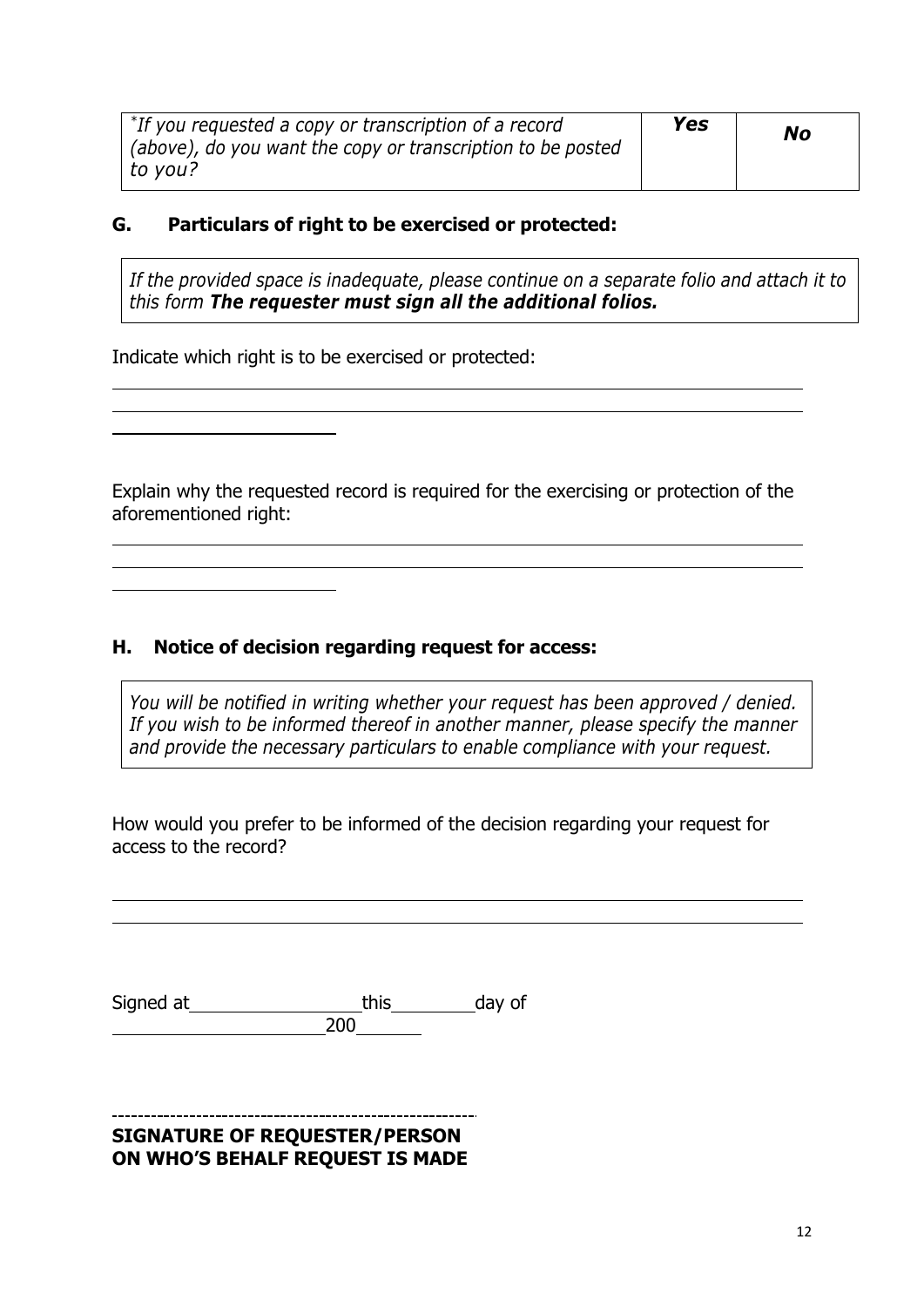#### **APPENDIX - 2**

#### **REPRODUCTION FEES**

Where the requested document appears in the appendix 1, i.e. the *Private Body* has voluntarily provided the Minister with a list of categories of records that will automatically be made available to any person requesting access thereto, the only charge that may be levied for obtaining such records, shall be a fee for reproduction of the record in question.

#### **THE APPLICABLE FEES FOR REPRODUCTION AS REFERED TO ABOVE ARE:**

|        | For every photocopy of an A4-size page or part thereof                                                                 | R 1-10    |  |
|--------|------------------------------------------------------------------------------------------------------------------------|-----------|--|
| $\ast$ | For every printed copy of an A4-size page or part thereof<br>held on a computer or in electronic machine readable form | R 0-75    |  |
|        | * For a copy in a computer-readable form on:<br>A stiffy disc<br>$\overline{\phantom{a}}$                              | R 7 - 50  |  |
|        | Compact disc                                                                                                           | R 70 - 00 |  |
| $\ast$ | A transcription of visual images, for an A4-size page or<br>part thereof                                               | R 40 - 00 |  |
| ∗      | For a copy of visual images                                                                                            | R 60 - 00 |  |
| $\ast$ | A transcription of an audio record, for an A4-size page<br>or part thereof                                             | R 20 - 00 |  |
| $\ast$ | For a copy of an audio record                                                                                          | R 30 - 00 |  |

#### **Request fees:**

Where a requester submits a request for access to information held by a **Private Body** or a person other than the requester him - / herself, a request fee in the amount of **R50-00** is payable up-front before the **Private Body will** further process the request received.

#### **THE APPLICABLE FEES FOR ACCESS**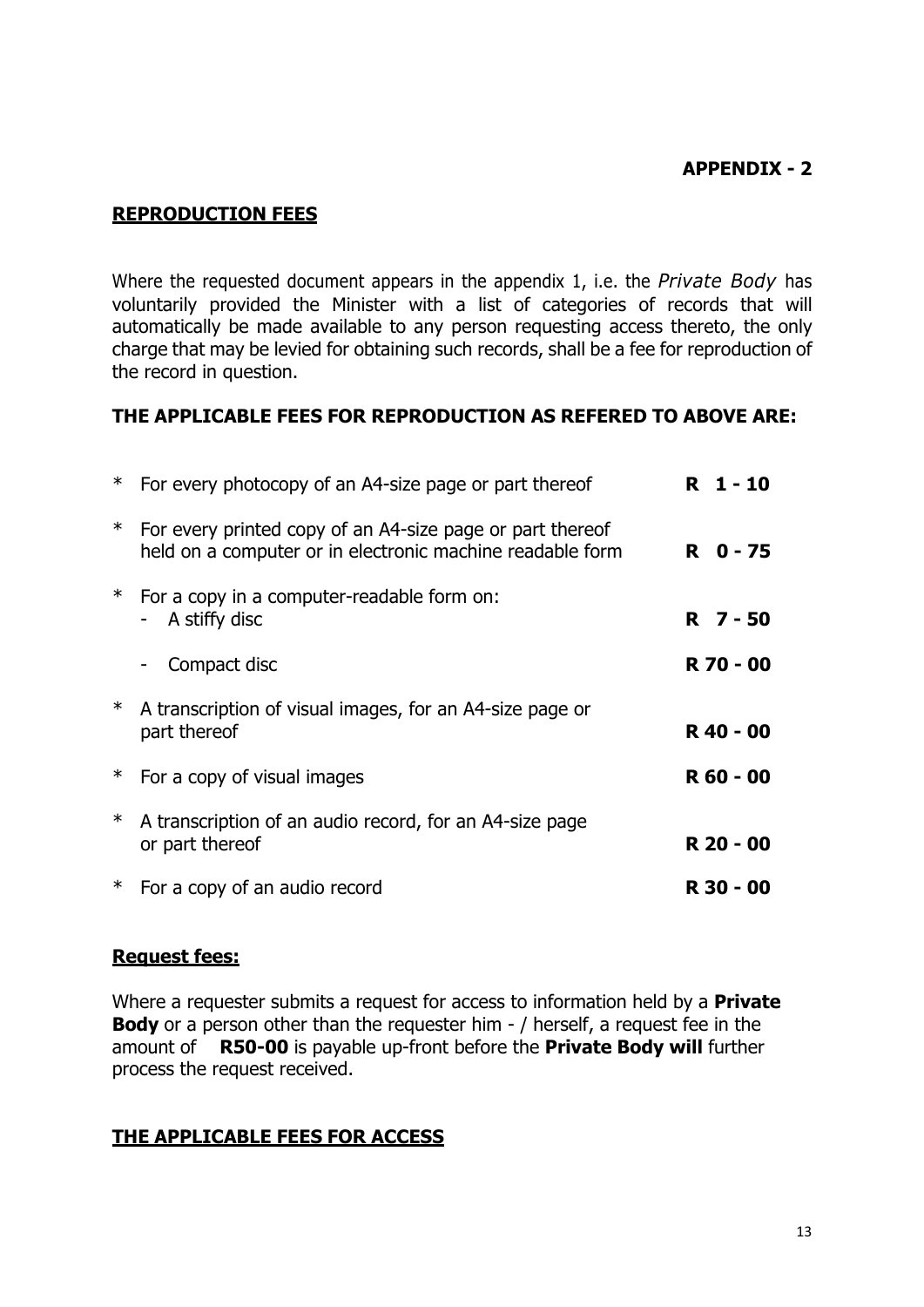An access fee is payable in all instances where a request for access to information is granted, except in those instances where payment of the access fee is specifically excluded in terms of an exclusion as determined by the Minister in terms of Section 54 (8) of *The Act.*

The access fees that will be payable are:

| For every photocopy of an A4-size page or part thereof                                                                    | R.<br>$1 - 10$ |
|---------------------------------------------------------------------------------------------------------------------------|----------------|
| For every printed copy of an A4-size page or part thereof<br>held on a computer or in electronic or machine readable form | $R = 0 - 75$   |
| For a copy in computer-readable form on:                                                                                  |                |
| Stiffy disc                                                                                                               | $R \t 7 - 50$  |
| Compact disc                                                                                                              | $R$ 70 $-00$   |
| A transcription of visual images, for an A4-size page<br>or part thereof                                                  | R 40-00        |
| For a copy of visual images                                                                                               | R 60-00        |
| A transcription of an audio record, for an A4-size page or part<br>thereof                                                | R 20-00        |
| For a copy of an audio record                                                                                             | R 20-00        |
| To search for a record that must be disclosed (per hour or<br>part of an hour reasonably required for such search)        | R 30-00        |
|                                                                                                                           |                |

## *\* Where a copy of a record has to be posted the actual postal fee is payable.*

#### **Deposits:**

Where the *Private Body* receives a request for access to information on a person other than the requester him- / herself and the Information Officer upon receipt of the request is of the opinion that the preparation of the required record of disclosure will take more than 6 (six) hours, a deposit is payable by the requester.

The amount of the deposit is equal to one third of the amount of the applicable access fee.